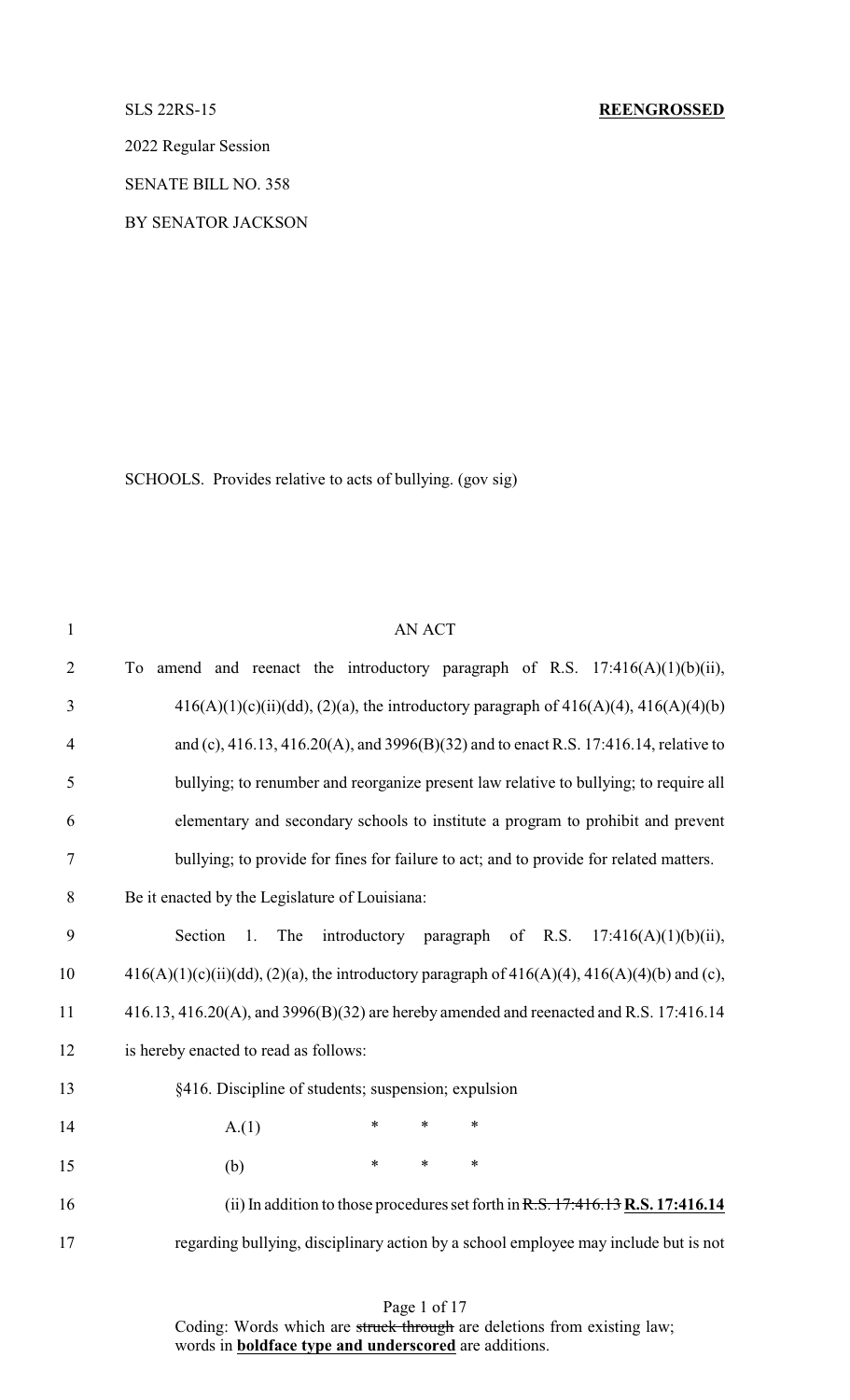| $\mathbf{1}$   | limited to:                                                               |        |        |                                                                                           |
|----------------|---------------------------------------------------------------------------|--------|--------|-------------------------------------------------------------------------------------------|
| $\overline{2}$ |                                                                           | $\ast$ | $\ast$ | ∗                                                                                         |
| 3              | (c)                                                                       | ∗      | ∗      | ∗                                                                                         |
| $\overline{4}$ | (ii)                                                                      | ∗      | *      | ∗                                                                                         |
| 5              |                                                                           |        |        | (dd) The principal or designee shall follow all procedures set forth in $R.S.$            |
| 6              | 17:416.13 R.S. 17:416.14 regarding bullying.                              |        |        |                                                                                           |
| 7              |                                                                           | ∗      | $\ast$ | ∗                                                                                         |
| 8              | (2) As used in this Section:                                              |        |        |                                                                                           |
| 9              |                                                                           |        |        | (a) "Bullying" is defined in $R.S. 17:416.13 R.S. 17:416.14$ .                            |
| 10             |                                                                           | $\ast$ | *      | $\ast$                                                                                    |
| 11             |                                                                           |        |        | (4) The governing authority of each public elementary and secondary school                |
| 12             |                                                                           |        |        | shall adopt such rules and regulations as it deems necessary to implement the             |
| 13             |                                                                           |        |        | provisions of this Subsection and of R.S. 17:416.13 R.S. 17:416.14. Such rules and        |
| 14             | regulations shall include but not be limited to the following provisions: |        |        |                                                                                           |
| 15             |                                                                           | $\ast$ | ∗      | ∗                                                                                         |
| 16             |                                                                           |        |        | (b) Procedures implementing the provisions of $R.S. 17:416.13 R.S. 17:416.14$             |
| 17             | regarding bullying                                                        |        |        |                                                                                           |
| 18             |                                                                           |        |        | (c) A procedure requiring that, within a reasonable period of time, a principal           |
| 19             |                                                                           |        |        | shall review any such report and then act upon it as provided by this Section, or R.S.    |
| 20             |                                                                           |        |        | $17:416.13$ R.S. 17:416.14, or explain the reasons for failing to act to the local        |
| 21             |                                                                           |        |        | superintendent of schools or his designee and to the teacher, other school employee,      |
| 22             | student, parent, or legal guardian reporting the violation.               |        |        |                                                                                           |
| 23             |                                                                           | $\ast$ | $\ast$ | ∗                                                                                         |
| 24             |                                                                           |        |        | §416.13. Student code of conduct; requirement <del>; bullying; prohibition; notice;</del> |
| 25             | reporting; accountability                                                 |        |        |                                                                                           |
| 26             |                                                                           |        |        | A. Code of Conduct. The governing authority of each public elementary and                 |
| 27             |                                                                           |        |        | secondary school shall adopt a student code of conduct for the students in the schools    |
| 28             |                                                                           |        |        | under its jurisdiction. The code of conduct shall be in compliance with all existing      |
| 29             |                                                                           |        |        | rules, regulations, and policies of the school board local school governing authority     |
|                |                                                                           |        |        |                                                                                           |

Page 2 of 17 Coding: Words which are struck through are deletions from existing law; words in **boldface type and underscored** are additions.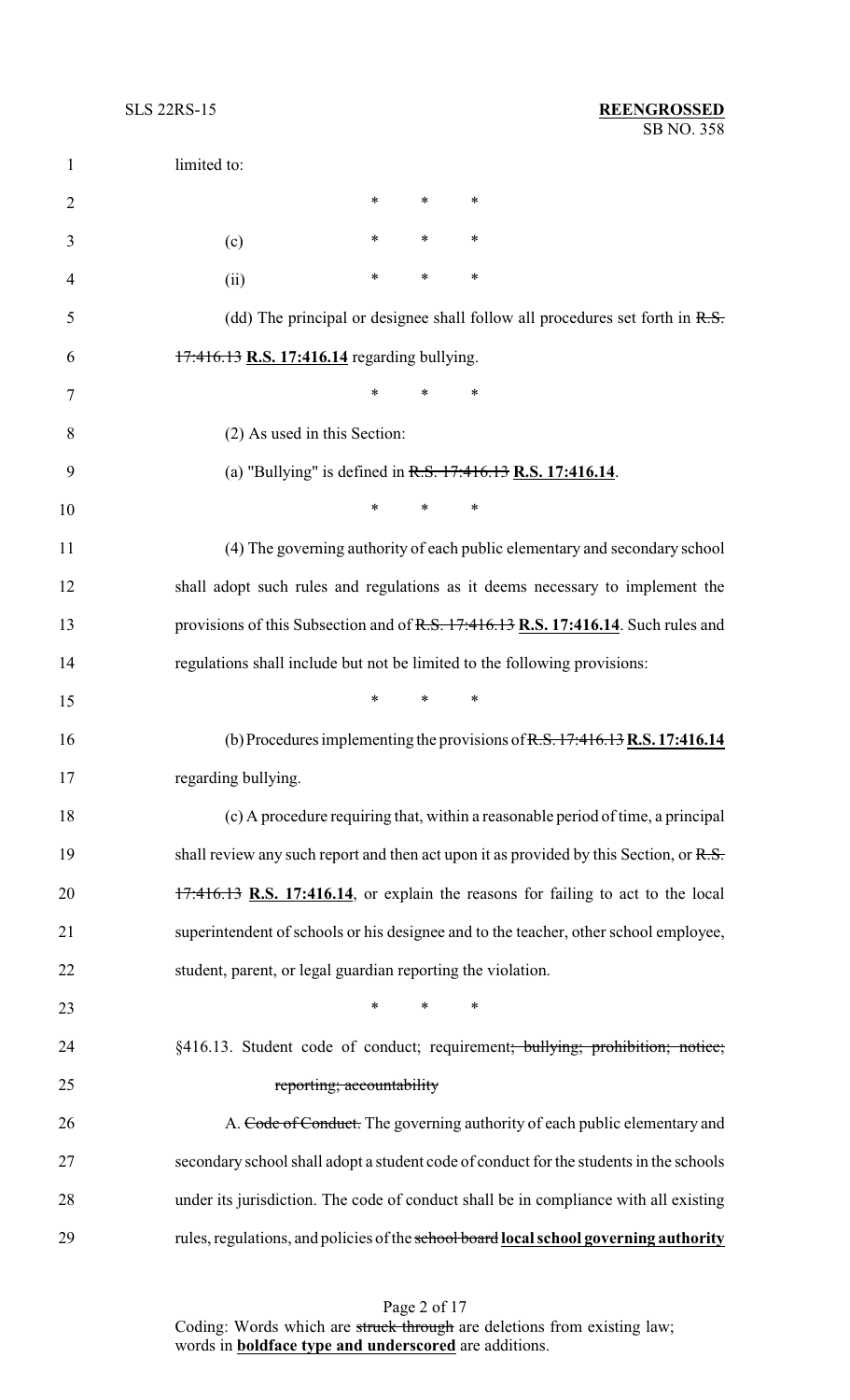| $\mathbf{1}$   | and of the State Board of Elementary and Secondary Education and all state laws        |
|----------------|----------------------------------------------------------------------------------------|
| $\overline{2}$ | relative to student discipline and shall include any necessary disciplinary action to  |
| 3              | be taken against any student who violates the code of conduct.                         |
| $\overline{4}$ | B. Bullying Policy. (1) The governing authority of each public elementary              |
| 5              | and secondary school shall adopt, and incorporate into the student code of conduct,    |
| 6              | a policy prohibiting the bullying of a student by another student, which includes the  |
| 7              | definition of bullying as provided in Subsection $C$ of this Section R.S. 17:416.14.   |
| 8              | This policy must shall be implemented in a manner that is ongoing throughout the       |
| 9              | school year and integrated with a school's curriculum, a school's discipline policies, |
| 10             | and other violence prevention efforts.                                                 |
| 11             | §416.14. Bullying; definition; prohibition; notice; reporting; accountability          |
| 12             | A. For the purposes of this Title, "bullying" shall mean:                              |
| 13             | (1) A pattern of any one or more of the following:                                     |
| 14             | (a) Gestures, including but not limited to obscene gestures.                           |
| 15             | (b) Written, electronic, or verbal communications, including but not                   |
| 16             | limited to calling names, threatening harm, taunting, malicious teasing, or            |
| 17             | spreading untrue rumors. Electronic communication includes but is not limited          |
| 18             | to a communication or image transmitted by email, instant message, text                |
| 19             | message, blog, or social networking website through the use of a telephone,            |
| 20             | mobile phone, pager, computer, or other electronic device.                             |
| 21             | (c) Physical acts, including but not limited to hitting, kicking, pushing,             |
| 22             | tripping, choking, damaging personal property, or unauthorized use of personal         |
| 23             | property.                                                                              |
| 24             | (d) Repeatedly and purposefully shunning or excluding from activities.                 |
| 25             | (2)(a) Where the pattern of behavior as provided in Paragraph (1) of this              |
| 26             | Subsection is exhibited toward a student, more than once, by another student           |
| 27             | or group of students and occurs, or is received by, a student while on school          |
| 28             | property, at a school-sponsored or school-related function or activity, at any         |
| 29             | designated school bus stop, in any school bus or any other school or private           |

Page 3 of 17 Coding: Words which are struck through are deletions from existing law; words in **boldface type and underscored** are additions.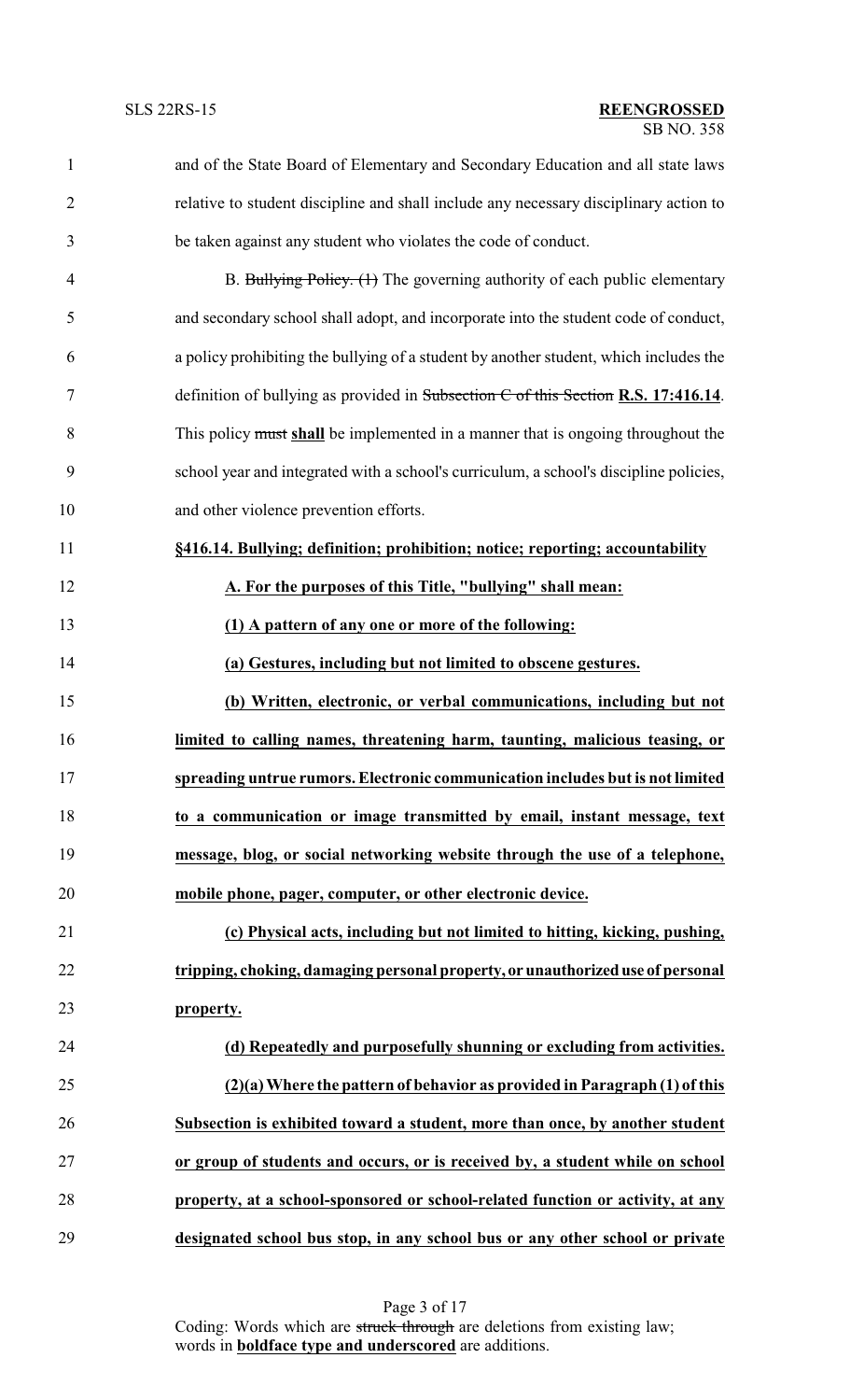| 1              | vehicle used to transport students to and from school or any school-sponsored                 |
|----------------|-----------------------------------------------------------------------------------------------|
| $\overline{2}$ | activity or event.                                                                            |
| 3              | (b) The pattern of behavior as provided in Paragraph (1) of this                              |
| 4              | Subsection shall have the effect of physically harming a student, placing the                 |
| 5              | student in reasonable fear of physical harm, damaging a student's property,                   |
| 6              | placing the student in reasonable fear of damage to the student's property, or                |
| 7              | shall be sufficiently severe, persistent, and pervasive enough to either create an            |
| 8              | intimidating or threatening educational environment, have the effect of                       |
| 9              | substantially interfering with a student's performance in school, or have the                 |
| 10             | effect of substantially disrupting the orderly operation of the school.                       |
| 11             | B. Each elementary and secondary school shall institute a program to                          |
| 12             | prohibit and prevent bullying. The program shall:                                             |
| 13             | (1) Define bullying as provided in Subsection A of this Section.                              |
| 14             | (2) Ensure each student, each student's parent or legal guardian, and                         |
| 15             | each school administrator, teacher, counselor, bus operator, school employee,                 |
| 16             | and volunteer is aware of his duties and responsibilities relative to preventing              |
| 17             | and stopping bullying.                                                                        |
| 18             | (3) Provide for a process for reporting and investigating alleged incidents                   |
| 19             | of bullying.                                                                                  |
| 20             | (4) Provide for appropriate discipline of a student found guilty of                           |
| 21             | bullying.                                                                                     |
| 22             | (5) Provide for appropriate remedies for a student found to have been                         |
| 23             | bullied.                                                                                      |
| 24             | (6) Provide for procedures for investigating and reporting each school                        |
| 25             | administrator, teacher, counselor, bus operator, and school employee for failure              |
| 26             | to act as provided in Subsection I of this Section.                                           |
| 27             | $\left(\frac{2}{2}\right)C$ . The governing authority of each public elementary and secondary |
| 28             | school shall:                                                                                 |
| 29             | $\frac{a(1)}{1}$ Conduct a review of the student code of conduct required by this             |

Page 4 of 17 Coding: Words which are struck through are deletions from existing law; words in **boldface type and underscored** are additions.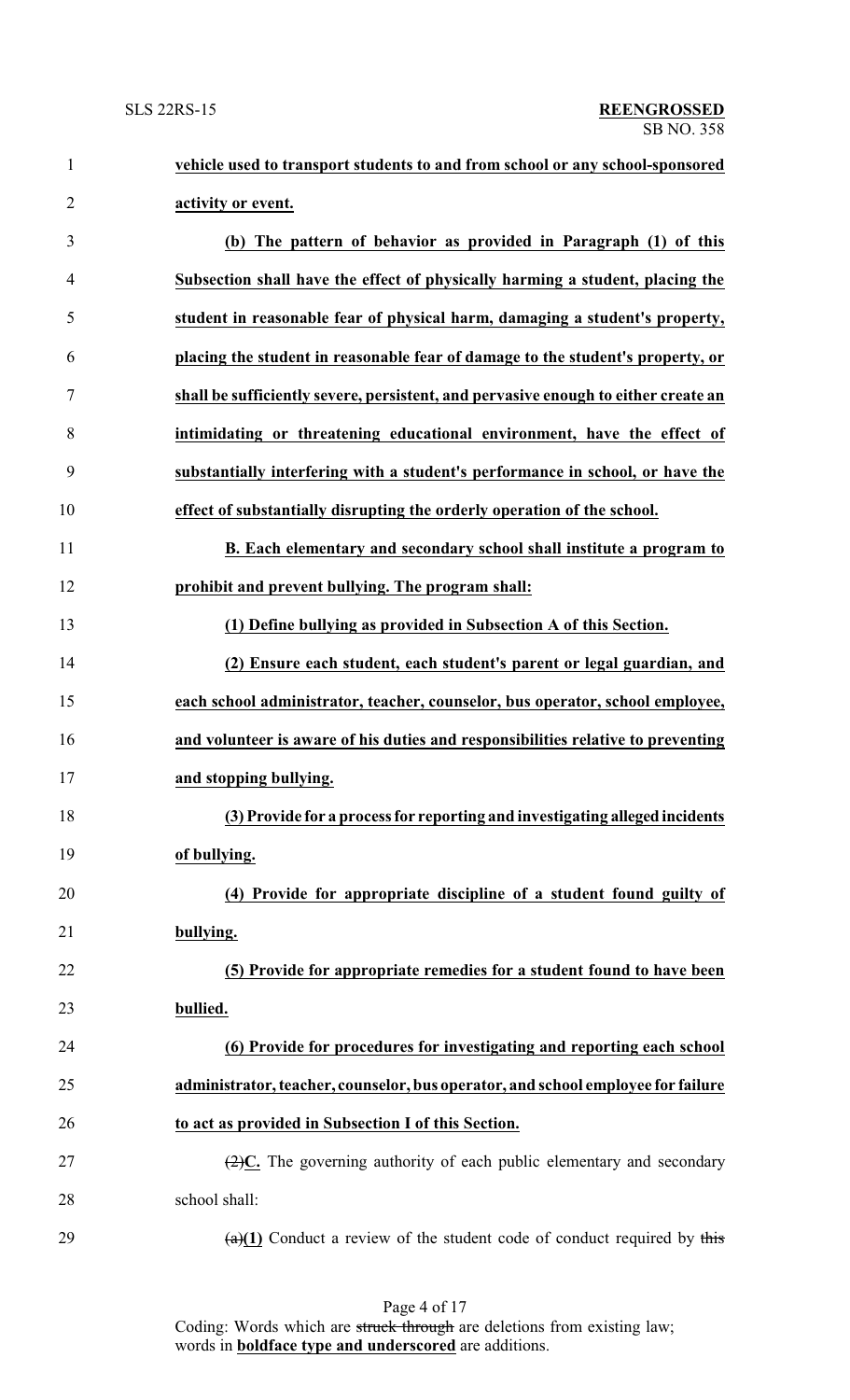| $\mathbf{1}$   | Section R.S. 17:416.13 and amend the code as may be necessary to assure that the                                   |
|----------------|--------------------------------------------------------------------------------------------------------------------|
| $\overline{2}$ | policy prohibiting the bullying of a student by another student specifically addresses                             |
| 3              | the behavior constituting bullying, the effect the behavior has on others, including                               |
| $\overline{4}$ | bystanders, and the disciplinary and criminal consequences, and includes the                                       |
| 5              | definition of bullying as provided in Subsection $\theta \mathbf{A}$ of this Section.                              |
| 6              | $\left(\frac{b}{2}\right)$ Create a program to provide a minimum of four hours of training for                     |
| $\tau$         | new employees who have contact with students and two hours of training each year                                   |
| 8              | for all school employees who have contact with students, including bus operators,                                  |
| 9              | with respect to bullying. The training shall specifically include the following:                                   |
| 10             | $\overrightarrow{(i)}$ (a) How to recognize the behaviors defined as bullying in Subsection $\overrightarrow{C}$ A |
| 11             | of this Section.                                                                                                   |
| 12             | $(ii)(b)$ How to identify students at each grade level in the employee's school                                    |
| 13             | who are most likely to become victims of bullying, while not excluding any student                                 |
| 14             | from protection from bullying.                                                                                     |
| 15             | $\overrightarrow{(\text{iii})(\text{c})}$ How to use appropriate intervention and remediation techniques and       |
| 16             | procedures.                                                                                                        |
| 17             | $(iv)(d)$ The procedures by which incidents of bullying are to be reported to                                      |
| 18             | school officials.                                                                                                  |
| 19             | $(v)(e)$ Information on suicide prevention, including the relationship between                                     |
| 20             | suicide risk factors and bullying. This content shall be based on information                                      |
| 21             | supported by peer-reviewed research conducted in compliance with accepted                                          |
| 22             | scientific methods and recognized as accurate by leading professional organizations                                |
| 23             | and agencies with relevant experience.                                                                             |
| 24             | C. Definition of Bullying. "Bullying" means:                                                                       |
| 25             | $(1)$ A pattern of any one or more of the following:                                                               |
| 26             | (a) Gestures, including but not limited to obscene gestures and making faces.                                      |
| 27             | (b) Written, electronic, or verbal communications, including but not limited                                       |
| 28             | to calling names, threatening harm, taunting, malicious teasing, or spreading untrue                               |
| 29             | rumors. Electronic communication includes but is not limited to a communication                                    |

Page 5 of 17 Coding: Words which are struck through are deletions from existing law; words in **boldface type and underscored** are additions.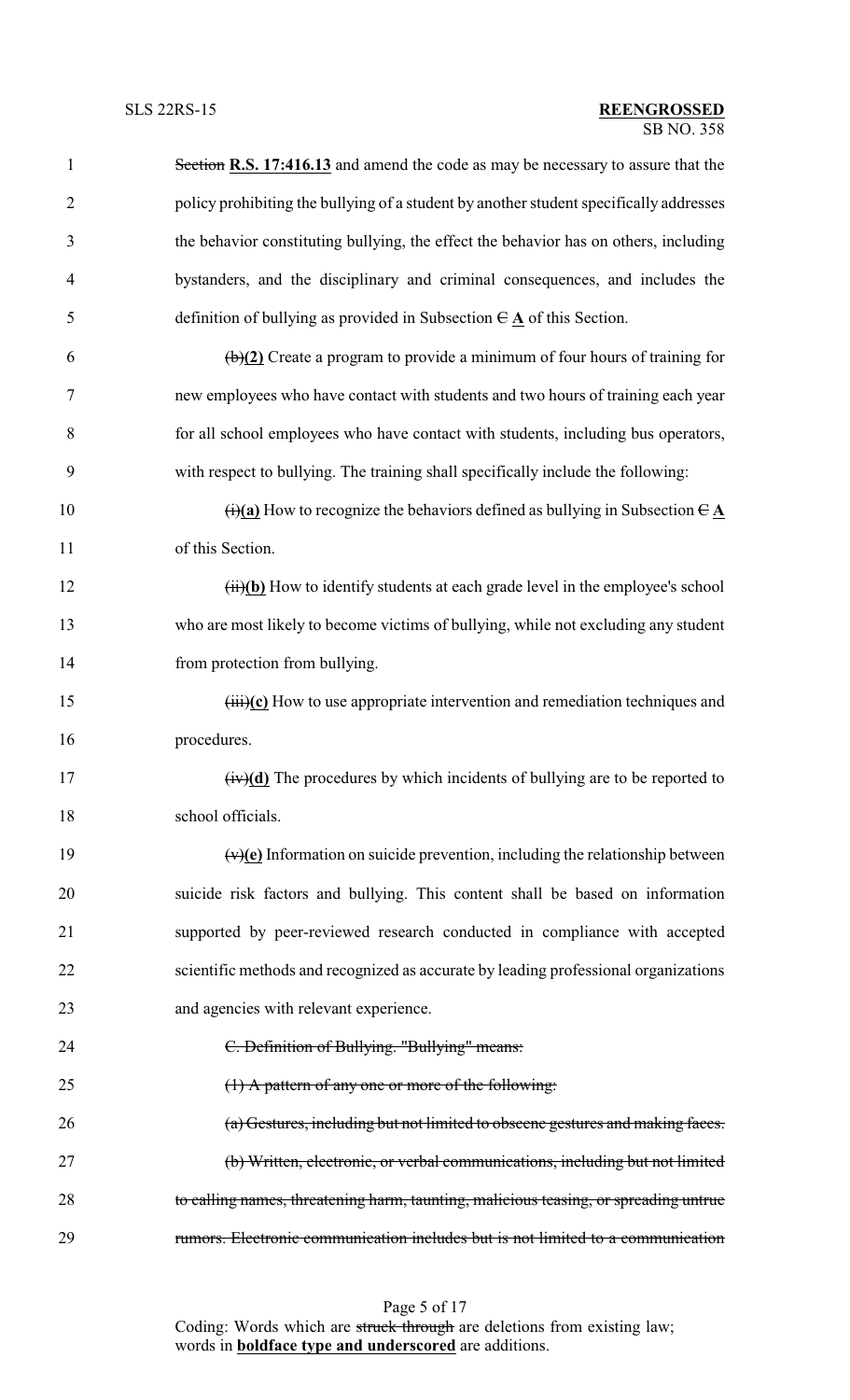| 1  | or image transmitted by email, instant message, text message, blog, or social           |
|----|-----------------------------------------------------------------------------------------|
| 2  | networking website through the use of a telephone, mobile phone, pager, computer,       |
| 3  | or other electronic device.                                                             |
| 4  | (c) Physical acts, including but not limited to hitting, kicking, pushing,              |
| 5  | tripping, choking, damaging personal property, or unauthorized use of personal          |
| 6  | property.                                                                               |
| 7  | (d) Repeatedly and purposefully shunning or excluding from activities.                  |
| 8  | $(2)(a)$ Where the pattern of behavior as provided in Paragraph $(1)$ of this           |
| 9  | Subsection is exhibited toward a student, more than once, by another student or         |
| 10 | group of students and occurs, or is received by, a student while on school property,    |
| 11 | at a school-sponsored or school-related function or activity, in any school bus or van, |
| 12 | at any designated school bus stop, in any other school or private vehicle used to       |
| 13 | transport students to and from schools, or any school-sponsored activity or event.      |
| 14 | (b) The pattern of behavior as provided in Paragraph (1) of this Subsection             |
| 15 | must have the effect of physically harming a student, placing the student in            |
| 16 | reasonable fear of physical harm, damaging a student's property, placing the student    |
| 17 | in reasonable fear of damage to the student's property, or must be sufficiently severe, |
| 18 | persistent, and pervasive enough to either create an intimidating or threatening        |
| 19 | educational environment, have the effect of substantially interfering with a student's  |
| 20 | performance in school, or have the effect of substantially disrupting the orderly       |
| 21 | operation of the school.                                                                |
| 22 | D. The State Board of Elementary and Secondary Education, in collaboration              |
| 23 | with the state Department of Education, shall develop and adopt rules and               |
| 24 | regulations to implement the provisions of this Section relative to the procedures and  |
| 25 | processes to be used to report and investigate bullying and which shall include but     |
| 26 | not be limited to:                                                                      |
| 27 | (1) Notice to Students and Parents. The governing authority of each public              |
| 28 | elementary and secondary school shall inform each student, orally and in writing at     |

29 the orientation required under R.S. 17:416.20, of the prohibition against bullying of

Page 6 of 17 Coding: Words which are struck through are deletions from existing law; words in **boldface type and underscored** are additions.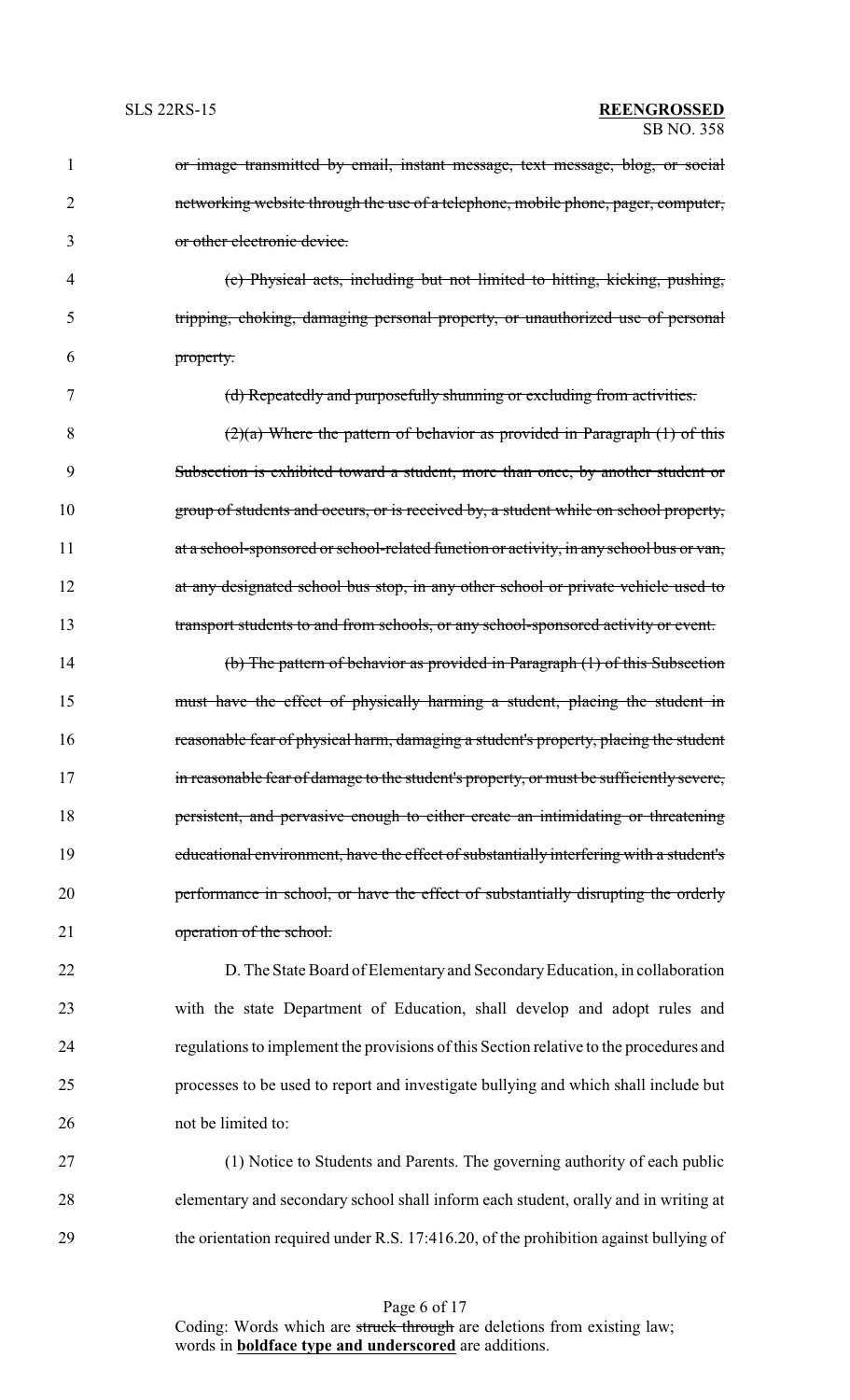a student by another student, the nature and consequences of such actions, including the potential criminal consequences and loss of driver's license as provided in R.S. 17:416.1, and the proper process and procedure for reporting any incidents involving such prohibited actions. A copy of the written notice shall also be delivered to each student's parent or legal guardian.

 (2) Reporting. (a) The governing authority of each public elementary and secondary school shall develop a procedure for the reporting of incidents of bullying. This shall include a form for the purposes of bullying reports. The form shall include an affirmation of truth of statement. Any bullying report submitted regardless of recipient shall use this form, but additional information may be provided. The form shall be available on the Department of Education's website **and the website of each public elementary and secondary school**.

 (b) Students and parents. Any student who believes that he has been, or is currently, the victim of bullying, or any student, or any parent or **legal** guardian, who witnesses bullying or has good reason to believe bullying is taking place, may report the situation to a school official. A student, or parent or **legal** guardian, may also report concerns regarding bullying to a teacher, counselor, other school employee, or to any parent chaperoning or **chaperone** supervising a school function or activity. Any report of bullying shall remain confidential.

 (c) School personnel. Any teacher, counselor, bus operator, or other school employee, whether full- or part-time, and any parent chaperoning or **chaperone** supervising a school function or activity, who witnesses bullying or who learns of 23 bullying from a student pursuant to Subparagraph (b) of this Paragraph, shall report the incident to a school official. A verbal report shall be submitted by the school employee or the parent on the same day as the employee or parent witnessed or 26 otherwise learned of the bullying incident, and a written report shall be filed no later 27 than two days thereafter.

 (d) Retaliation. Retaliation against any person who reports bullying in good faith, who is thought to have reported bullying, who files a complaint, or who

Page 7 of 17 Coding: Words which are struck through are deletions from existing law; words in **boldface type and underscored** are additions.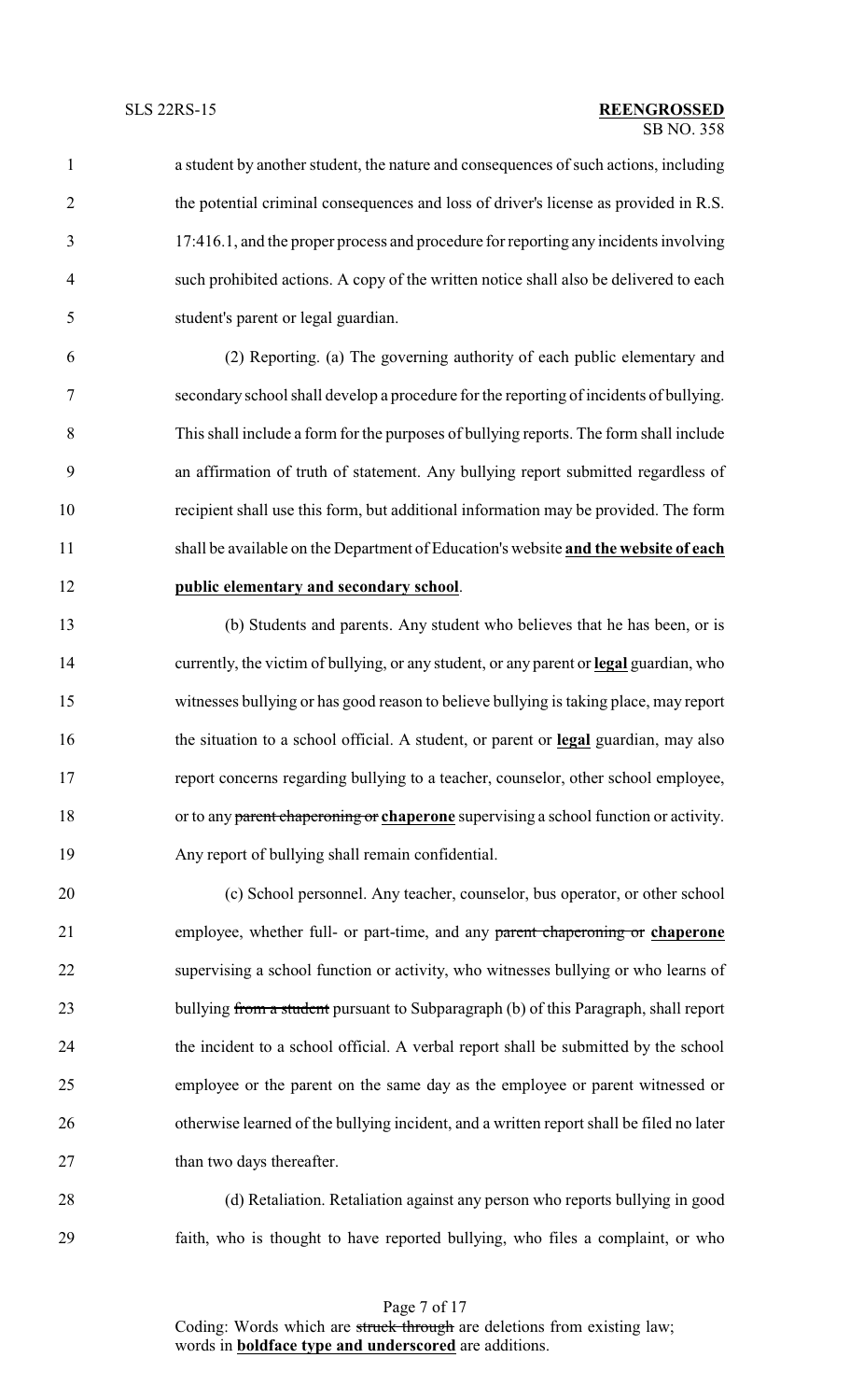otherwise participates in an investigation or inquiry concerning allegations of bullying is prohibited conduct and subject to discipline. School and district resources shall not be used to prohibit or dissuade any person who meets the specifications of this Subparagraph. (e) False Reports. Intentionallymaking false reports about bullying to school officials is prohibited conduct and will result in the appropriate disciplinarymeasures as determined by the governing authority of the school in accordance with the rules and regulations of the State Board of Elementary and Secondary Education. (3) Investigation Procedure. The State Board of Elementary and Secondary Education shall develop and adopt a procedure for the investigation of reports of 11 bullying of a student by another student. The procedure shall include the following: (a) Scope of investigation. An investigation shall include an interview of the reporter, the **alleged** victim, the alleged bully, and any witnesses, and shall include obtaining copies or photographs of any audio-visual evidence. (b) Timing. The school shall begin an investigation of any complaint that is properly reported and that alleges conduct prohibited in this Section the next business day during which school is in session after the report is received by the school official. The investigation shall be completed not later than ten school days after the date the written report of the incident is submitted to the appropriate school official. If additional information is received after the end of the ten-day period, the school principal or his designee shall amend all documents and reports required by 22 this Section to reflect such information. (c) Appeal. (i) If the school official does not take timely and effective action pursuant to this Section, the student, parent **or legal guardian**, or school employee 25 may report the bullying incident to the city, parish, or other local school board or 26 local school governing authority. The school board or school governing authority shall begin an investigation of any complaint that is properly reported and that alleges conduct prohibited in this Section the next business day during which school is in session after the report is received by a school board or **the** governing authority

> Page 8 of 17 Coding: Words which are struck through are deletions from existing law; words in **boldface type and underscored** are additions.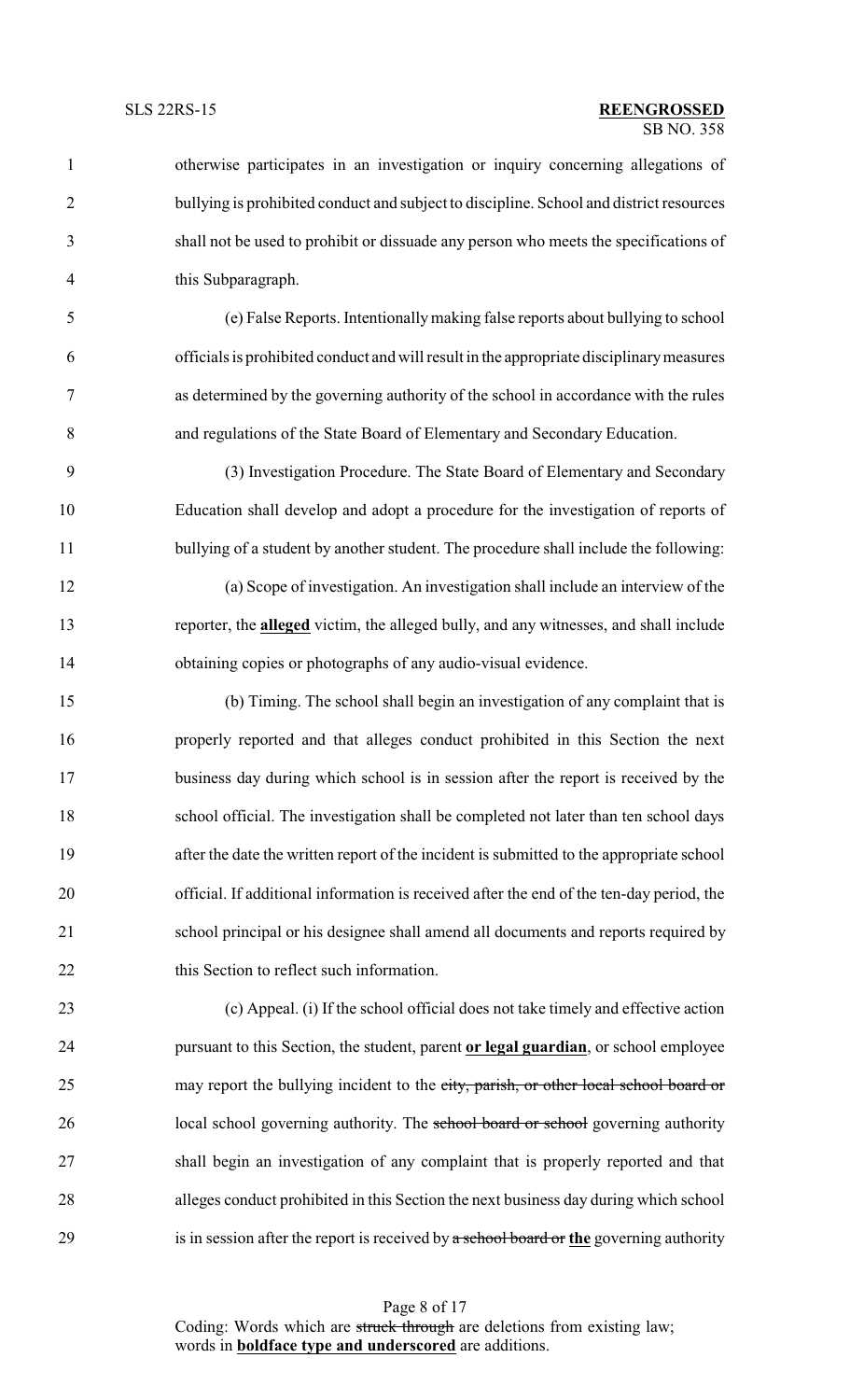| $\mathbf{1}$   | official.                                                                                 |
|----------------|-------------------------------------------------------------------------------------------|
| $\overline{2}$ | (ii) If the school board local school governing authority does not take                   |
| 3              | timely and effective action, the student, parent or legal guardian, or other school       |
| $\overline{4}$ | employee may report the bullying incident to the state Department of Education. The       |
| 5              | department shall track the number of reports, shall notify in writing the                 |
| 6              | superintendent and the president of the school's governing authority, and shall           |
| $\overline{7}$ | publish the number of reports by school district or governing authority on its website.   |
| 8              | The department shall provide both the number of actual reports received and the           |
| 9              | number of reports received by affected student.                                           |
| 10             | (iii) For the purposes of this Section, a report means a written document that            |
| 11             | meets the requirements of Subparagraph $(2)(a)$ of this Subsection.                       |
| 12             | (d) Parental Notification. (i) Upon receiving a report of bullying, the school            |
| 13             | official shall notify the student's parent or legal guardian of each involved student     |
| 14             | according to the definition of notice created by the state Department of Education.       |
| 15             | (ii) Under no circumstances shall the delivery of the notice to the parent or             |
| 16             | legal guardian, which is required by this Subsection, be the responsibility of an         |
| 17             | involved student. Delivery of the notice by an involved student shall not constitute      |
| 18             | notice as is required pursuant to this Subsection.                                        |
| 19             | (iii) Before any student under the age of eighteen is interviewed, his parent             |
| 20             | or legal guardian shall be notified by the school official of the allegations made and    |
| 21             | shall have the opportunity to attend any interviews with his child conducted as part      |
| 22             | of the investigation. If, after three attempts in a forty-eight-hour period, the parents  |
| 23             | or legal guardians of a student cannot be reached or do not respond, the student may      |
| 24             | be interviewed.                                                                           |
| 25             | (iv) The State Board of Elementary and Secondary Education, in                            |
| 26             | collaboration with the state Department of Education, shall develop a procedure for       |
| 27             | meetings with the parent or legal guardian of the <b>alleged</b> victim and the parent or |
| 28             | legal guardian of the alleged perpetrator. This procedure shall include:                  |
| 29             | (aa) Separate meetings with the parents or legal guardians of the alleged                 |
|                |                                                                                           |

Page 9 of 17

Coding: Words which are struck through are deletions from existing law; words in **boldface type and underscored** are additions.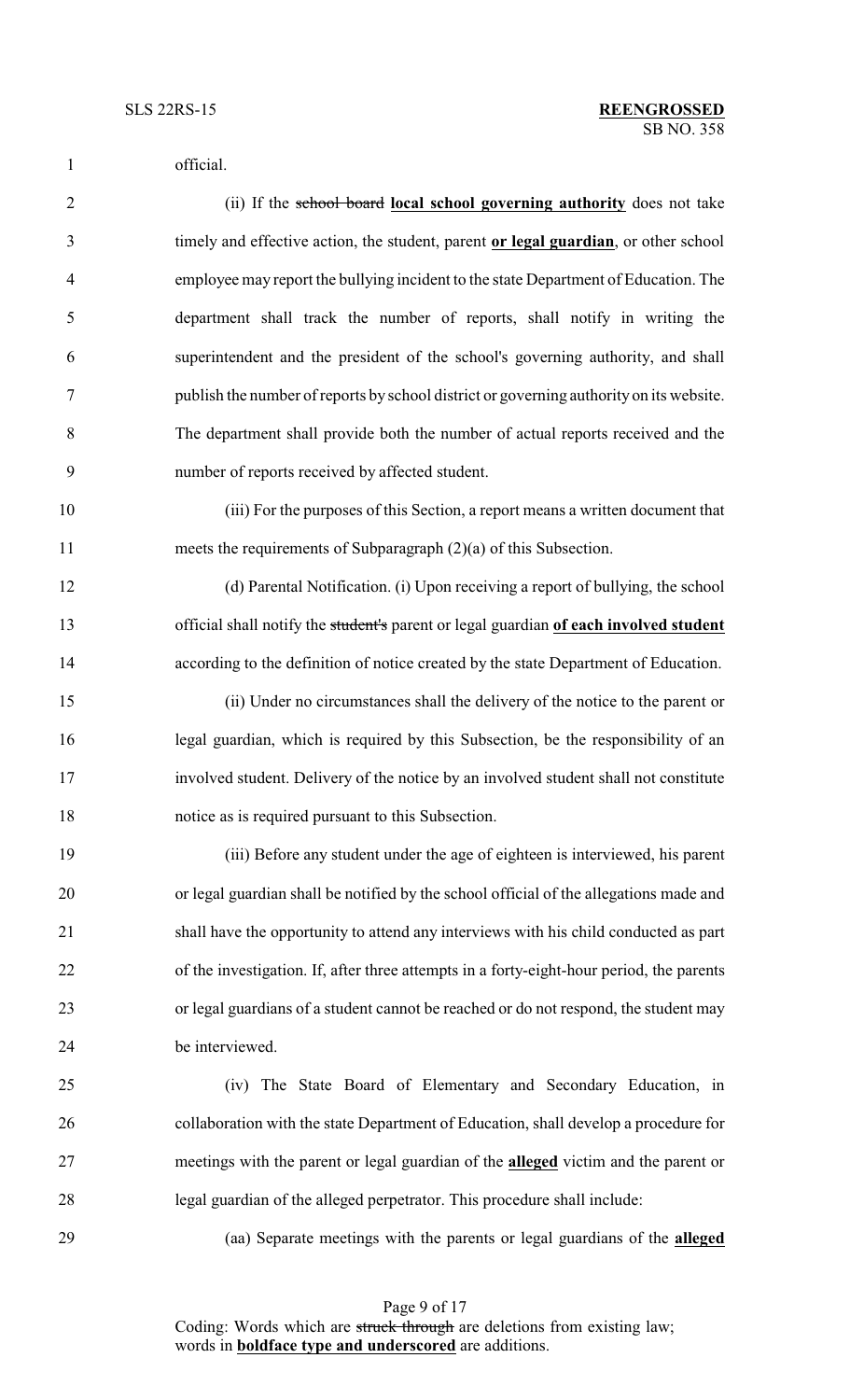| $\mathbf{1}$   | victim and the parents or legal guardians of the alleged perpetrator.                                   |
|----------------|---------------------------------------------------------------------------------------------------------|
| $\overline{2}$ | (bb) Notification of parents or legal guardians of the alleged victim and of                            |
| 3              | the alleged perpetrator of the available potential consequences, penalties, and                         |
| 4              | counseling options.                                                                                     |
| 5              | (cc) In any case where a teacher, principal, or other school employee is                                |
| 6              | authorized in this Section to require the parent or legal guardian of a student who is                  |
| 7              | under the age of eighteen and not judicially emancipated or emancipated by marriage                     |
| $8\,$          | to attend a conference or meeting regarding the student's behavior and, after notice,                   |
| 9              | the parent <del>, tutor,</del> or legal guardian willfully refuses to attend, that the principal or his |
| 10             | designee shall file a complaint with a court exercising juvenile jurisdiction, pursuant                 |
| 11             | to Children's Code Article 730(8) and 731. The principal may file a complaint                           |
| 12             | pursuant to Children's Code Article 730(1) or any other applicable ground when, in                      |
| 13             | his judgment, doing so is in the best interests of the student.                                         |
| 14             | (e) Disciplinary Action. If the school has received a report of bullying, has                           |
| 15             | determined that an act of bullying has occurred, and after meeting with the parent or                   |
| 16             | legal guardian of the students involved, the school official shall:                                     |
| 17             | (i) Take prompt and appropriate disciplinary action, pursuant to R.S. 17:416                            |
| 18             | and 416.1, against the student that the school official determines has engaged in                       |
| 19             | conduct which constitutes bullying, if appropriate.                                                     |
| 20             | (ii) Report criminal conduct to law enforcement, if appropriate.                                        |
| 21             | (f) Parental Relief. (i) If a parent, legal guardian, teacher, or other school                          |
| 22             | official has made four or more reports of separate instances of bullying, as provided                   |
| 23             | in Paragraph $(2)$ of this Subsection, and no investigation pursuant to Paragraph $(3)$                 |
| 24             | of this Subsection has occurred, the parent or legal guardian with responsibility for                   |
| 25             | decisions regarding the education of the <b>alleged</b> victim about whom the report or                 |
| 26             | reports have been made may exercise an option to have the student enroll in or attend                   |
| 27             | another school operated by the governing authority of the public elementary or                          |
| 28             | secondary school in which the student was enrolled on the dates when at least three                     |
| 29             | of the reports were submitted.                                                                          |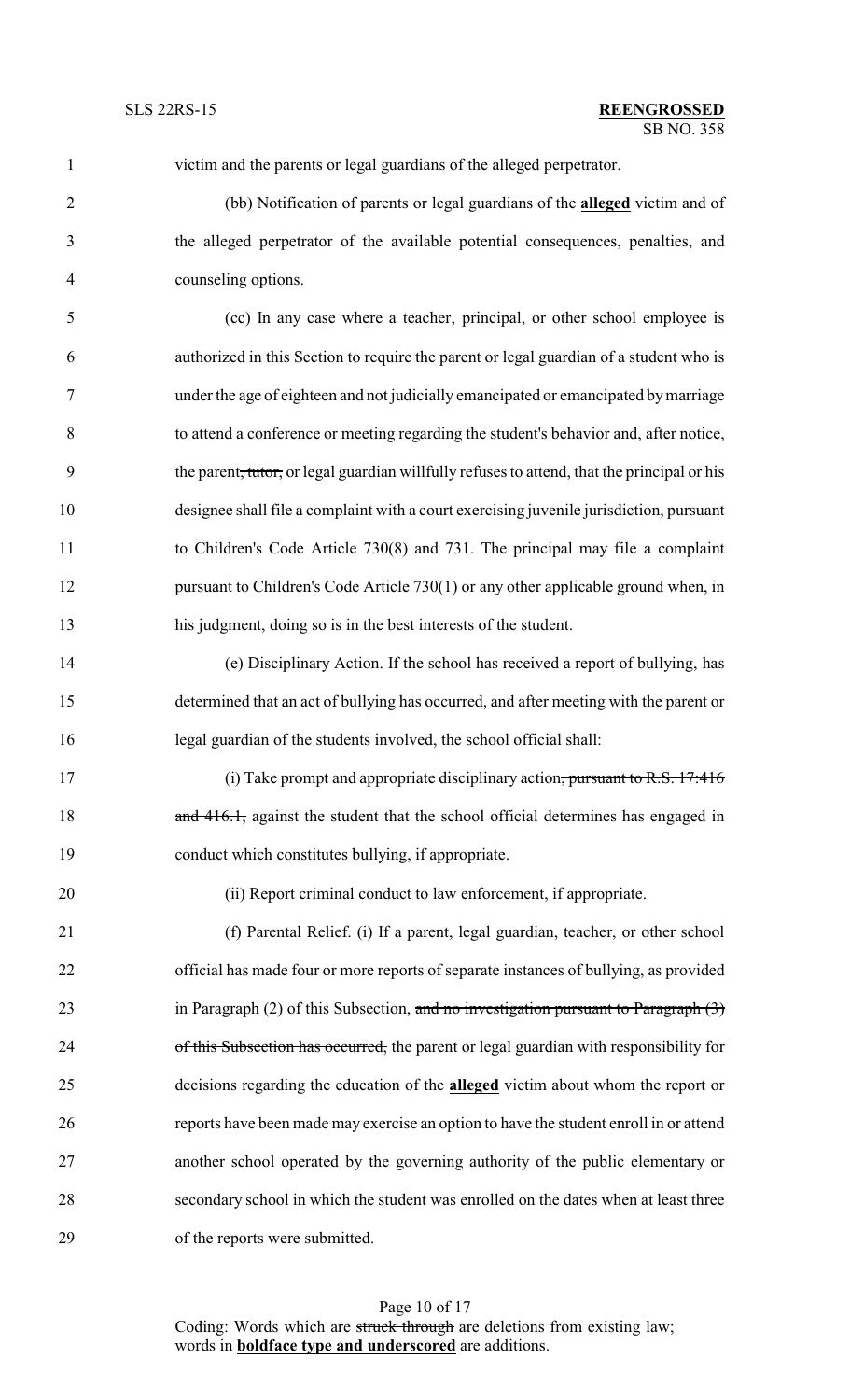| $\mathbf{1}$   | (ii) The parent or legal guardian shall file a request with the local school                |
|----------------|---------------------------------------------------------------------------------------------|
| $\overline{2}$ | superintendent for the transfer of the student to another school under the governing        |
| 3              | authority's jurisdiction.                                                                   |
| $\overline{4}$ | (iii) The governing authority of the public elementary or secondary school                  |
| 5              | in which the student is enrolled shall make a seat available at another public              |
| 6              | elementary or secondary school under its jurisdiction within ten school days of the         |
| $\tau$         | parent or legal guardian's request for a transfer. If the governing authority has no        |
| $8\,$          | other school under its jurisdiction serving the grade level of the <b>alleged</b> victim,   |
| 9              | within fifteen school days of receiving the request, the superintendent or director of      |
| 10             | the governing authority shall:                                                              |
| 11             | (aa) Inform the student and his parent or legal guardian and facilitate the                 |
| 12             | student's enrollment in a statewide virtual school.                                         |
| 13             | (bb) Offer the student a placement in a full-time virtual program or virtual                |
| 14             | school under the jurisdiction of the school's governing authority.                          |
| 15             | (cc) Enter into a memorandum of understanding with the superintendent or                    |
| 16             | director of another governing authority to secure a placement and provide for the           |
| 17             | transfer of the student to a school serving the grade level of the alleged victim under     |
| 18             | the jurisdiction of the <b>cooperating</b> governing authority, pursuant to R.S. 17:105 and |
| 19             | 105.1.                                                                                      |
| 20             | (iv) If no seat or other placement pursuant to Item (iii) of this Subparagraph              |
| 21             | is made available within thirty calendar days of the receipt by the local school            |
| 22             | superintendent of the request, the parent or legal guardian may request a hearing with      |
| 23             | the school's governing authority, which shall be public or private at the option of the     |
| 24             | parent or legal guardian. The school's governing authority shall grant the hearing at       |
| 25             | the next scheduled meeting or within sixty calendar days, whichever is sooner.              |
| 26             | (v) At the end of any school year, the parent or legal guardian may make a                  |
| 27             | request to the governing authority of the school at which the student was enrolled          |
| 28             | when at least three of the reports were filed to transfer the student back to the school.   |
| 29             | The governing authority shall make a seat available at the school at which the student      |
|                |                                                                                             |

Page 11 of 17 Coding: Words which are struck through are deletions from existing law; words in **boldface type and underscored** are additions.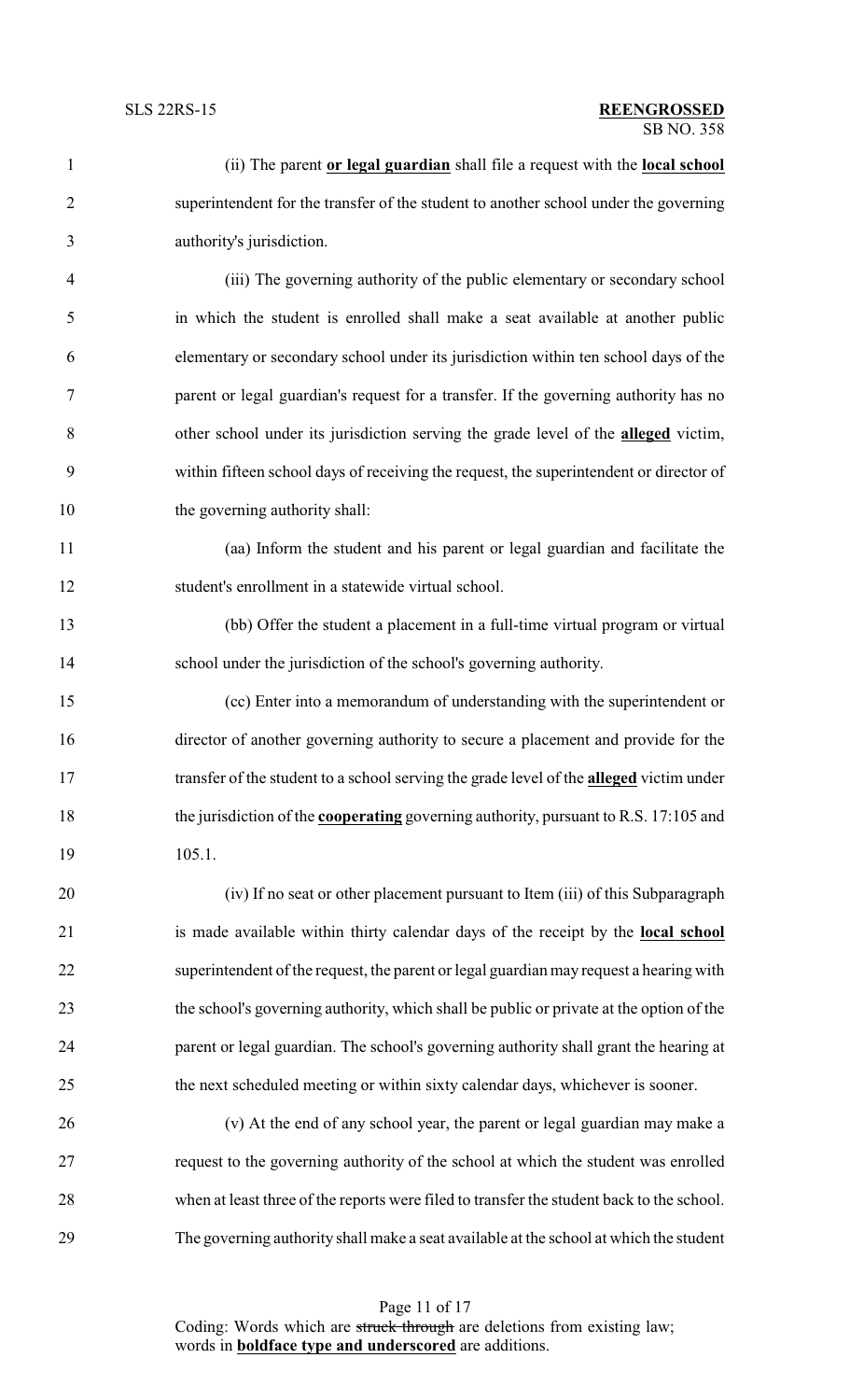was originally enrolled. No other schools shall qualify for transfer under this Subparagraph. (g) Documentation. (i) The state Department of Education shall develop a behavior incidence checklist that the governing authority of each public elementary and secondary school shall use to document the details of each reported incident of bullying. (ii) The governing authority of each public elementary and secondary school shall report all such documented incidences of bullying to the state Department of Education as prescribed in rules adopted by the State Board of Elementary and Secondary Education in accordance with the Administrative Procedure Act and documented incidents in reports received by the local superintendent of schools pursuant to R.S. 17:415. (iii) After the investigation and meeting with the parents **or legal guardians of each involved student**, pursuant to this Section, a school<del>, local school board or</del> other **or** local school governing authority shall: (aa) Compose a written document containing the findings of the investigation, including input from the **involved** students' parents or legal guardian, and the decision by the school or school system official. The document shall be placed in the school records of both students **each involved student**. (bb) Promptly notify the complainant of the findings of the investigation and 21 that remedial action has been taken, if such release of information does not violate

22 the law.

 (cc) Keep complaints and investigative reports confidential, except as provided in this Section and where disclosure is required to be made pursuant to 20 U.S.C. 1232g or by other applicable federal laws, rules, or regulations or by state law.

 (dd) Maintain complaints and investigative reports for three years in the event 28 that disclosure is warranted by law enforcement officials.

(ee) As applicable, provide a copy of anyreports and investigative documents

Page 12 of 17 Coding: Words which are struck through are deletions from existing law; words in **boldface type and underscored** are additions.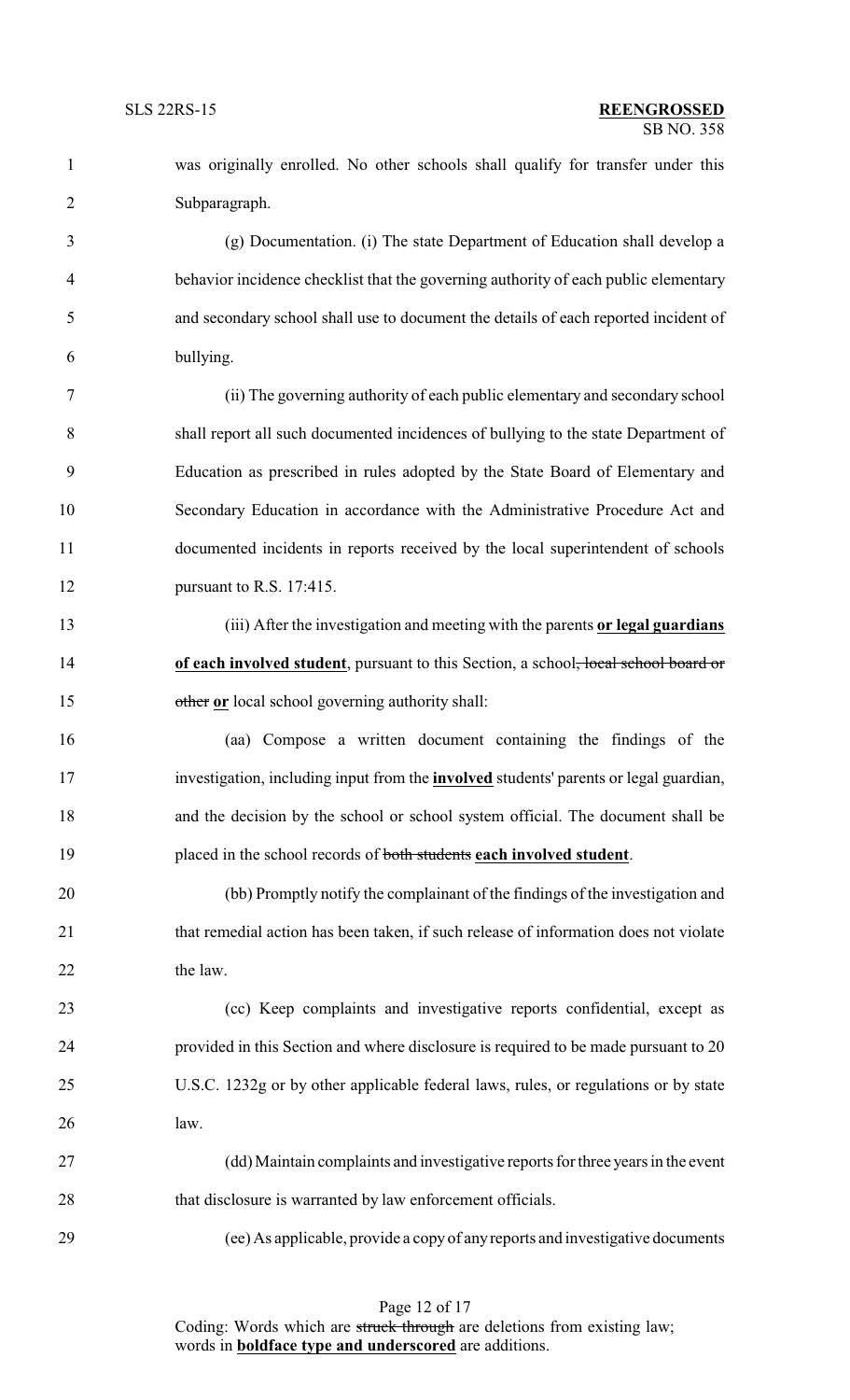| $\mathbf{1}$   | to the governing authority of the school in order that the governing authority can       |
|----------------|------------------------------------------------------------------------------------------|
| $\overline{2}$ | comply with the provisions of R.S. 17:416.1.                                             |
| 3              | (ff) As applicable, provide a copy of any reports and investigative documents            |
| $\overline{4}$ | to the state Department of Education. Upon receipt, the department shall remove any      |
| 5              | reports related to the investigative documents from notation on the department's         |
| 6              | website, but shall maintain a record of those reports for three years.                   |
| 7              | (gg) As applicable, provide a copy of any reports and investigative                      |
| 8              | documents to the appropriate law enforcement officials.                                  |
| 9              | E. Parental Responsibilities. Nothing herein shall be deemed to interfere with           |
| 10             | the authority and the responsibility that a parent or legal guardian has for the student |
| 11             | at all times, but particularly when the student is not on the school premises, is not    |
| 12             | engaged in a school-sponsored function or school-sponsored activity, and is not          |
| 13             | being transported by school-sponsored means of transportation.                           |
| 14             | F. This Section shall not be interpreted to conflict with or supercede the               |
| 15             | provisions requiring mandatory reporting pursuant to Louisiana Children's Code           |
| 16             | Article 609 and as enforced through R.S. 14:403.                                         |
| 17             | G. Preclusion. (1) This Section shall not be interpreted to prevent a victim of          |
| 18             | bullying, or his parent or legal guardian, from seeking redress under any other          |
| 19             | available law, either civil or criminal.                                                 |
| 20             | (2) Nothing in this Section is intended to infringe upon the right of a school           |
| 21             | employee or student to exercise their right of free speech.                              |
| 22             | H. Construction; equal protection. All students subject to the provisions of             |
| 23             | this Section shall be protected equally and without regard to the subject matter or the  |
| 24             | motivating animus of the bullying.                                                       |
| 25             | I. The State Board of Elementary and Secondary Education shall adopt                     |
| 26             | rules to require all approved nonpublic schools to implement bullying policies           |
| 27             | to those required of public schools.                                                     |
| 28             | J. Failure to act. (1) Any teacher, counselor, bus operator, administrator,              |
| 29             | or other school employee, whether full- or part-time, who witnesses bullying or          |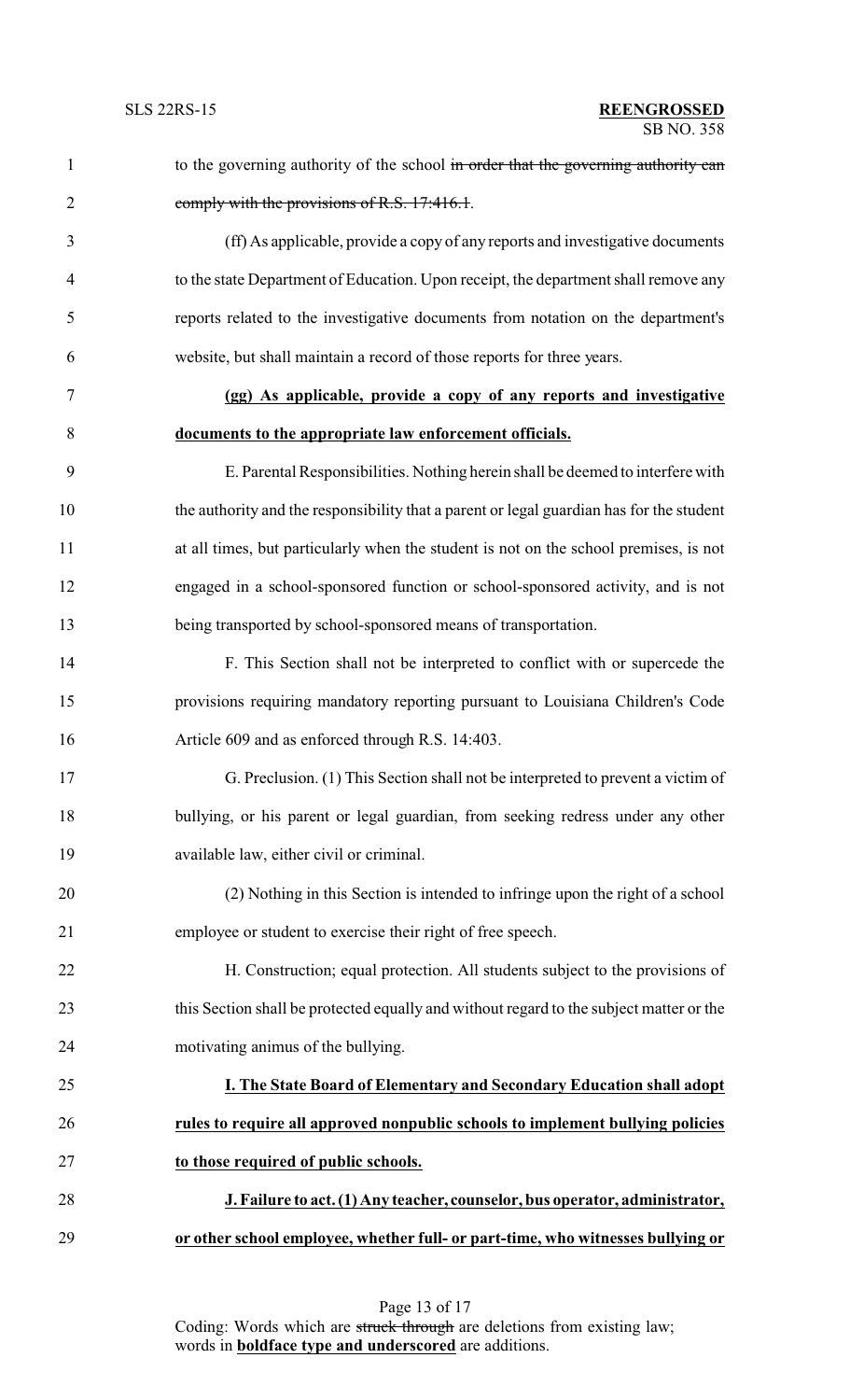- **who receives a report of bullying from an alleged victim, and who fails to report the incident to a school official shall be investigated by the state Department of Education. Upon finding a reasonable expectation that the individual failed to act, the department shall report the incident to the school's governing authority. Upon receipt of the report from the department, the school's governing authority shall suspend the individual without pay. The length ofthe suspension shall be determined by the school's governing authority based on the severity of the bullying inflicted on the victim. (2) Any school administrator or official who fails to notify a parent or legal guardian of a report of bullying, timely investigate a report of bullying,**
- **take prompt and appropriate disciplinary action against a student that was determined to have engaged in bullying, or report criminal conduct to the appropriate law enforcement official shall be investigated by the state Department of Education. Upon finding a reasonable expectation that the individual failed to act, the department shall report the incident to the school's governing authority. Upon receipt of the report from the department, the school's governing authority shall suspend the individual without pay. The length ofthe suspension shall be determined by the school's governing authority based on the severity of the bullying inflicted on the victim.**
- §416.20. Student conduct standards; awareness and understanding by students; 22 required orientation; guidelines

\* \* \*

 A. In addition to any other requirements established by law, rule, or regulation relative to student discipline and conduct, the governing authority of a public elementary or secondary school shall require that every student be provided an orientation during the first five days of each school year regarding school disciplinary rules and provisions of the code of student conduct applicable to such 28 students, including but not limited to the policy on bullying as provided in R.S. 17:416.13 **R.S. 17:416.14**. Orientation instruction shall be provided by the school

Page 14 of 17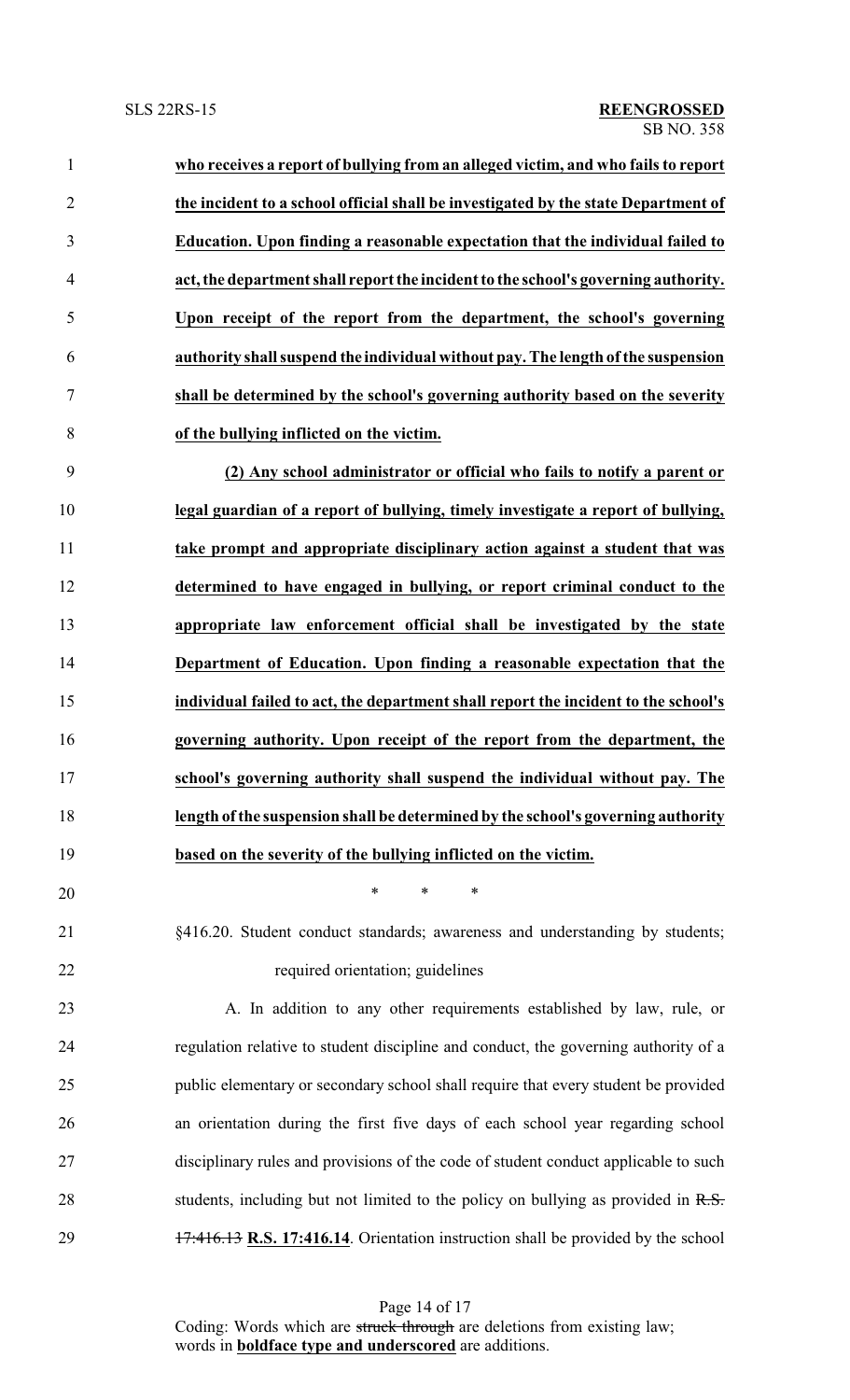| $\mathbf{1}$   | principal or his designees and shall include but not be limited to consequences for           |
|----------------|-----------------------------------------------------------------------------------------------|
| $\overline{2}$ | failing to comply with such school disciplinary rules and code requirements,                  |
| 3              | including suspension, expulsion, the possibility of suspension of a student's driver's        |
| $\overline{4}$ | license for one year as provided in R.S. 17:416.1, and the possible criminal                  |
| 5              | consequences of violent acts committed on school property, at a school-sponsored              |
| 6              | function, or in a firearm-free zone. The orientation also shall clearly communicate           |
| $\tau$         | to students the rights afforded teachers pursuant to R.S. 17:416.18 and other                 |
| 8              | applicable law relative to the discipline of students.                                        |
| 9              | $\ast$<br>$\ast$<br>∗                                                                         |
| 10             | §3996. Charter schools; exemptions; requirements                                              |
| 11             | $\ast$<br>$\ast$<br>$\ast$                                                                    |
| 12             | B. Notwithstanding any state law, rule, or regulation to the contrary and                     |
| 13             | except as may be otherwise specifically provided for in an approved charter, a                |
| 14             | charter school established and operated in accordance with the provisions of this             |
| 15             | Chapter and its approved charter and the school's officers and employees shall be             |
| 16             | exempt from all statutory mandates or other statutory requirements that are                   |
| 17             | applicable to public schools and to public school officers and employees except for           |
| 18             | the following laws otherwise applicable to public schools with the same grades:               |
| 19             | $\ast$<br>*<br>$\ast$                                                                         |
| 20             | (32) Procedures on bullying pursuant to R.S. 17:416.13 R.S. 17:416.14.                        |
| 21             | *<br>$\ast$<br>$\ast$                                                                         |
| 22             | Section 2. This Act shall become effective upon signature by the governor or, if not          |
| 23             | signed by the governor, upon expiration of the time for bills to become law without signature |
| 24             | by the governor, as provided by Article III, Section 18 of the Constitution of Louisiana. If  |
| 25             | vetoed by the governor and subsequently approved by the legislature, this Act shall become    |
| 26             | effective on the day following such approval.                                                 |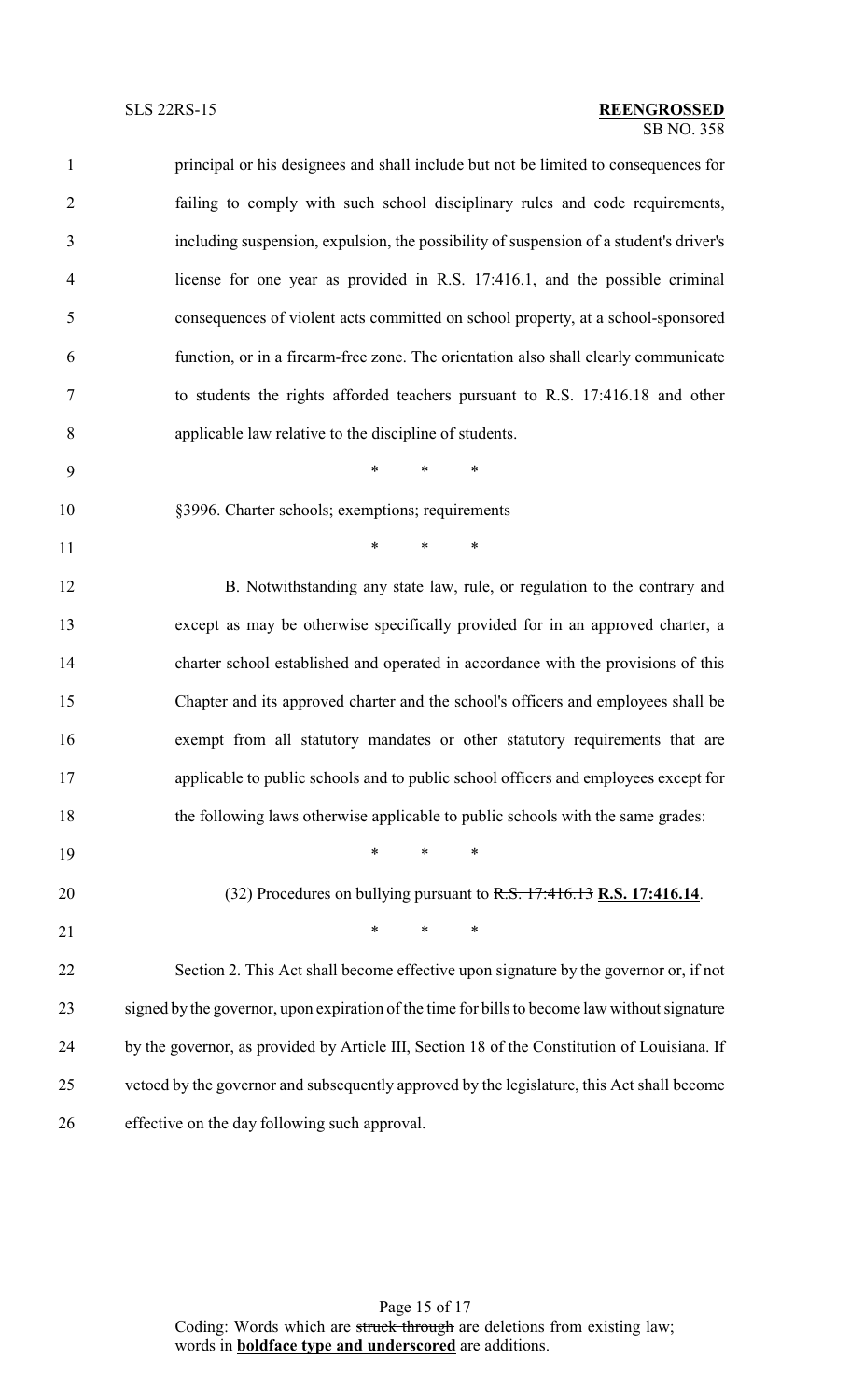The original instrument and the following digest, which constitutes no part of the legislative instrument, were prepared by Cheryl Serrett.

## **DIGEST** SB 358 Reengrossed 2022 Regular Session Jackson

Present law requires the governing authority of each public elementary and secondaryschool to adopt a student code of conduct.

Present law additionally requires each student code of conduct to prohibit bullying.

Present law defines bullying and provides processes for reporting, investigating, and handling reports of bullying.

Proposed law retains present law. Proposed law renumbers and reorganizes the bullying provisions in a new separate section of law.

Proposed law requires all elementary and secondary schools to institute a program to prohibit and prevent bullying. Proposed law further requires the program to:

- (1) Define bullying.
- (2) Ensure each student, parent or legal guardian of a student, school administrator, teacher, school employee, and volunteer is aware of their duties and responsibilities relative to preventing and stopping bullying.
- (3) Provide a process for reporting and investigating alleged incidents of bullying.
- (4) Provide for appropriate discipline of a student found guilty of bullying.
- (5) Provide for appropriate remedies for a student found to have been bullied.
- (6) Provide for a process to investigate and report persons for failure to act.

Present law provides that a parent or legal guardian of an alleged victim who has had four or more separate instances of bullying reported which have not been investigated may exercise an option to have the student attend another school. Proposed law retains present law but removes the provision regarding the reports not being investigated by the school officials.

Proposed law requires BESE to adopt rules to require all approved nonpublic schools to implement policies to prohibit bullying.

Proposed law requires the state Department of Education to investigate any report of any teacher, counselor, bus operator, administrator, or other school employee, whether full- or part-time, who witnesses bullying or receives a firsthand report of bullying from a student and who fails to report such incident to the appropriate school administrator. Further requires the governing authority to suspend the individual who failed to report an incident without pay. Provides that the length of the suspension shall be based on the severity of the bullying incident.

Proposed law requires the state Department of Education to investigate any report of a school administrator or official who has failed to notify a parent or legal guardian of a report of bullying, timely investigate a report of bullying, take prompt and appropriate disciplinary action against a student that was determined to have engaged in bullying, or report criminal conduct to the appropriate law enforcement official. Further requires the governing authority to suspend the individual who failed to report an incident without pay. Provides that the

## Page 16 of 17

Coding: Words which are struck through are deletions from existing law; words in **boldface type and underscored** are additions.